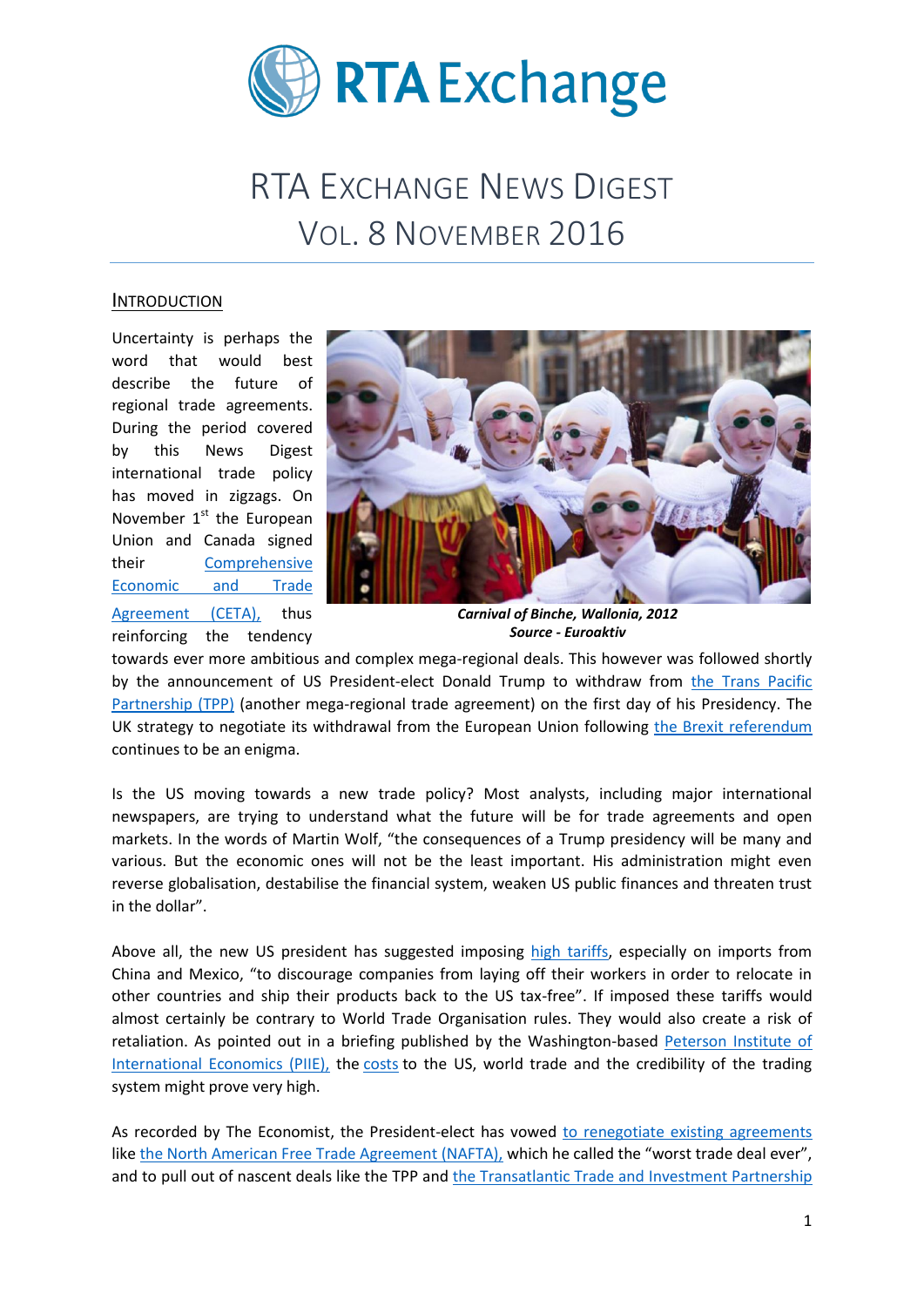[\(TTIP\).](http://ec.europa.eu/trade/policy/in-focus/ttip/index_en.htm) Under the next US administration, America could even conceivably withdraw from the 164 membe[r World Trade Organization,](https://www.wto.org/) which Mr Trump has described as "a disaster".<sup>1</sup>

In the words of Francis Fukuyama, Mr. Trump´s electoral victory marks a watershed not just for American politics, but for the entire world order. We appear to be entering a new age of populist nationalism, in which the dominant liberal order that has been constructed since the 1950s has come under attack from angry and energised democratic majorities. The risk of sliding into a world of competitive and equally angry nationalisms is huge, and if this happens it would mark as momentous a juncture as the fall of the Berlin Wall in 1989.

How would a resurgence of nationalism impact regional trade agreements? Until now, a key concern of trade negotiators crafting regional deals was to ensure that trade pacts conform to multilateral rules and commitments, i.e. are consistent with the WTO disciplines. From now on, they may have to ensure as well the viability of the agreements vis-à-vis a renewed sense of nationalism or a new type of nationalism in some key economic players.

Additionally, trade negotiators need to pay serious attention to the concerns of the antiglobalization movement to succeed in getting their [trade agreements ultimately implemented,](https://www.bloomberg.com/view/articles/2016-11-01/free-trade-s-bleak-outlook) as stressed in a recent Bloomberg analysis.

They need perhaps to start thinking about introducing some flexibility in their trade negotiations/agreements. In some cases, particularly contentious provisions, may not be strictly necessary. Arrangements for resolving disputes between foreign investors and host-country governments through [international arbitration measures](https://piie.com/publications/chapters_preview/7137/11iie7137.pdf) might be more trouble than they're worth, especially for agreements between countries that have well-functioning legal systems.

The main challenge for the governments involved, though, is to [make the case](https://www.bloomberg.com/view/articles/2015-10-05/how-obama-can-sell-trans-pacific-partnership-to-congress) for trade [liberalization and competition,](https://www.bloomberg.com/view/articles/2015-10-05/how-obama-can-sell-trans-pacific-partnership-to-congress) as they can't expect to succeed unless they meet anti-globalist opinion head on.

## TPP AND TTIP

 $\overline{\phantom{a}}$ 

The world's most ambitious free-trade deal in decades is all but dead. President-elect Donald Trump has said that on his first day in office, [the US will quit the TPP,](http://www.bbc.com/news/world-us-canada-38059623) a pact that took nearly a decade to negotiate. He made the announcement [in a video message](https://www.youtube.com/watch?v=7xX_KaStFT8&feature=share) outlining what he intends to do first when he takes office in January.

Mr. Trump announcement was preceded a few days before by indications from the Obama administration that it would not seek to get the TPP [considered by Congress](http://internacional.elpais.com/internacional/2016/11/12/estados_unidos/1478980595_782302.html) during the lame-duck period, i.e., between Election Day and the beginning of the new government.

<sup>&</sup>lt;sup>1</sup> The WTO Director-General Roberto Azevedo, has said that he had no indication that U.S. President-elect Donald Trump wanted to withdraw the United States from the global trading body. "I think that at this point in time what we have to do is be ready for a conversation," Azevedo told reporters, adding that he was convinced the United States could be a very important partner in reviving global trade growth, <http://www.reuters.com/article/us-usa-trump-wto-idUSKBN13J15U>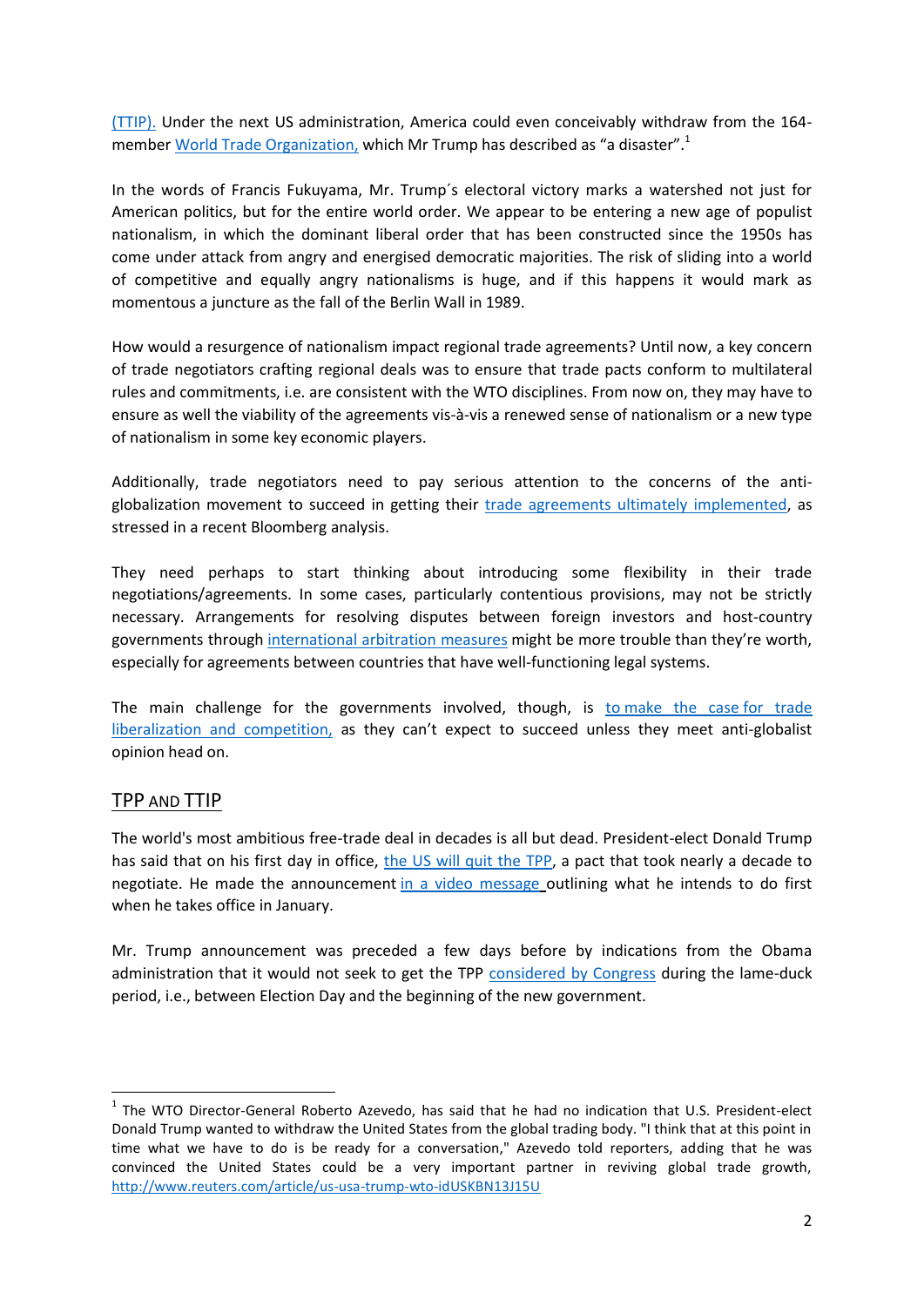Encompassing 12 Pacific Rim countries, the TPP would have covered nearly two-fifths of the global economy. In declaring his intent to withdraw from the TPP, Mr. Trump said it was "a potential disaster for the country". But proponents say it would have been a big improvement on existing trade deals and very good for America.<sup>2</sup>

 $\overline{\phantom{a}}$ 



*A TTIP Protestor in Brussels, Source – The Telegraph*

The purpose of the TPP was always partly strategic. Parties to the TPP hoped the deal would let them shape the architecture of international trade in Asia and beyond. Their ambition was that the TPP would set a new standard for future deals. The deal was most notable, though, for its exclusion of China.

As stressed by Shiro Armstrong, senior editor of [the East Asia Forum,](http://www.eastasiaforum.org/) there are many things that endure in international relations because of the permanent and entrenched interests of nation states and that [are independent of the personality and predilections of particular national leaders.](http://www.eastasiaforum.org/2016/11/28/the-way-forward-in-asia-after-trump/) But there's no doubt that Donald Trump's election to the US presidency has changed things, partly because of the uncertainties he himself has created about continuity in US policies, partly because of his unconventional conception of the awesome power he is now entrusted to assume. Nobody in Asia can sensibly pretend that it's business as usual.

The prosperity and the security of Asia has been built significantly upon the foundations of the post war international institutions of which the United States was principal patron. They provided the guarantee for free and open markets as well as political security through cooperative economic exchange. The US alliance arrangements across the Pacific also provided reassurances against challenge to these interests. These verities are now less reliable and it is foolish to pretend otherwise. Adding salt to the wounds, the expected demise of the US-led high-end free trade agreement, the TPP, has demoralized the Asian signatories, especially the four ASEAN members (Brunei, Vietnam, Malaysia and Singapore) who were most interested in the rewards offered by US economic engagement.

Thus, the collapse of the TPP would create a void in Asia, and observers are now looking for China to assume the mantle of economic leadership in Asia. Conveniently, it is negotiating a free-trade deal [the Regional Comprehensive Economic Partnership \(RCEP\)](https://aric.adb.org/fta/regional-comprehensive-economic-partnership) - that is close to completion. But the RCEP is not a substitute for the TPP, and Asian countries may need to turn to the messy work of building up bilateral agreements. The hole left by an US's withdrawal is a big one, and not easily filled.

 $2$  As indicated by The Economist, measuring the precise impact of trade deals that have been in place for years is hard enough, but forecasting the impact of future deals is even harder,

[http://www.economist.com/blogs/economist-explains/2016/11/economist-explains-](http://www.economist.com/blogs/economist-explains/2016/11/economist-explains-14?cid1=cust%2Fddnew%2Fn%2Fn%2Fn%2F20161124n%2Fowned%2Fn%2Fn%2Fnwl%2Fn%2Fn%2FE%2F8207260%2Femail&etear=dailydispatch)[14?cid1=cust%2Fddnew%2Fn%2Fn%2Fn%2F20161124n%2Fowned%2Fn%2Fn%2Fnwl%2Fn%2Fn%2FE%2F8207](http://www.economist.com/blogs/economist-explains/2016/11/economist-explains-14?cid1=cust%2Fddnew%2Fn%2Fn%2Fn%2F20161124n%2Fowned%2Fn%2Fn%2Fnwl%2Fn%2Fn%2FE%2F8207260%2Femail&etear=dailydispatch) [260%2Femail&etear=dailydispatch](http://www.economist.com/blogs/economist-explains/2016/11/economist-explains-14?cid1=cust%2Fddnew%2Fn%2Fn%2Fn%2F20161124n%2Fowned%2Fn%2Fn%2Fnwl%2Fn%2Fn%2FE%2F8207260%2Femail&etear=dailydispatch)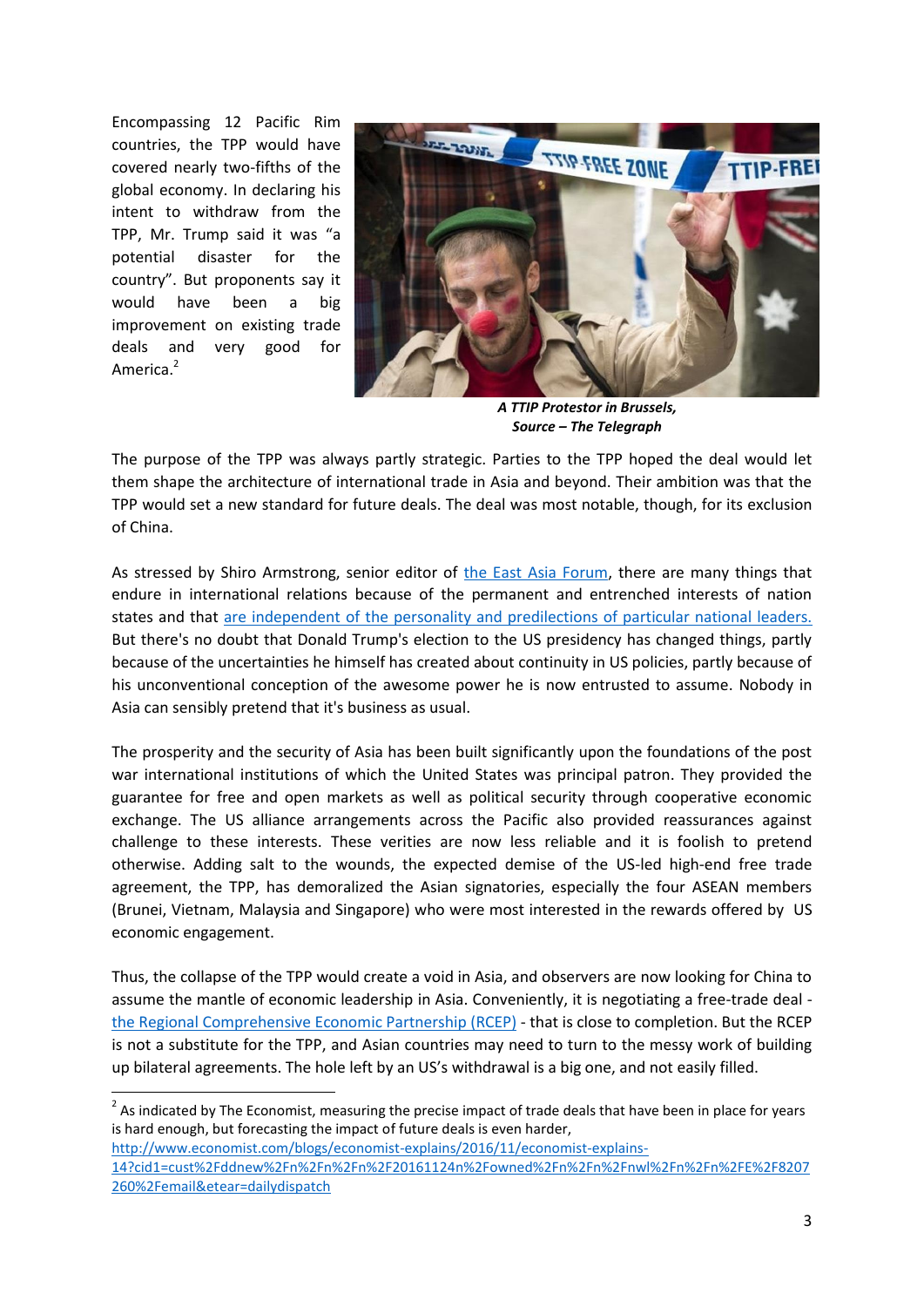#### **What is the Trans-Pacific Partnership?<sup>3</sup>**

The [Trans-Pacific Partnership](https://ustr.gov/tpp/) will create a free-trade zone with common labour and environmental standards, and measures to protect data and intellectual property of large companies.

It was agreed after nearly a decade of international talks between Washington and its international partners and is the most significant free trade deal since the US signed the North America Free Trade Agreement in 1994.

But it will still need ratification in all the parliaments of its major participants.

There are 12 countries involved across the Pacific Rim: Japan, the US, Australia, Brunei, Canada, Chile, Malaysia, Mexico, New Zealand, Peru, Singapore and Vietnam.

The Pact was a cornerstone of President Barack Obama's strategic "pivot" towards Asia. The idea is that it will benefit the US and its Asian trading partners by levelling the playing field and eliminating unnecessary trade barriers. It could also lead to strong commitments on labour practices and the environment.

The US' withdrawal from TPP could be to the advantage of China, which is now part of the only mega-regional in the Asia-Pacific region.

**What is the Transatlantic Trade and Investment Partnership?<sup>4</sup>**

1

This is a deal being negotiated between the European Union and the United States.

Deliberations over the deal have been going on for years, but the first official round of talks took place in 2013.

It is hoped that whatever the agreement eventually looks like, it will result in increased trade and prosperity for those on both sides of the Atlantic.

Lower barriers to trade should mean that more of it takes place, and the ensuing competition should result in better and cheaper goods and services, making all sides better off.

But it's not just tariffs that the TTIP is meant to tackle. Politicians also want to get rid of non-tariff barriers, known as NTBs, which are rules that countries or regions, such as the EU, impose on goods, such as product standards and sizes.

The TTIP is intended to bring about lower trade tariffs, and to reduce regulatory barriers that make trade between the US and the EU less costly than it need be. If approved by the US and EU governments, the TTIP would be the biggest agreement of its kind.

But the UK's decision to vote for Brexit, and the election of Trump, make TTIP's future decidedly uncertain, with many commentators now assuming that the agreement, like the TPP, is dead in the water.

<sup>&</sup>lt;sup>3</sup> <http://www.telegraph.co.uk/business/2016/11/22/difference-ttip-tpp-does-donald-drump-want-scrapped/> 4 *Ibid.*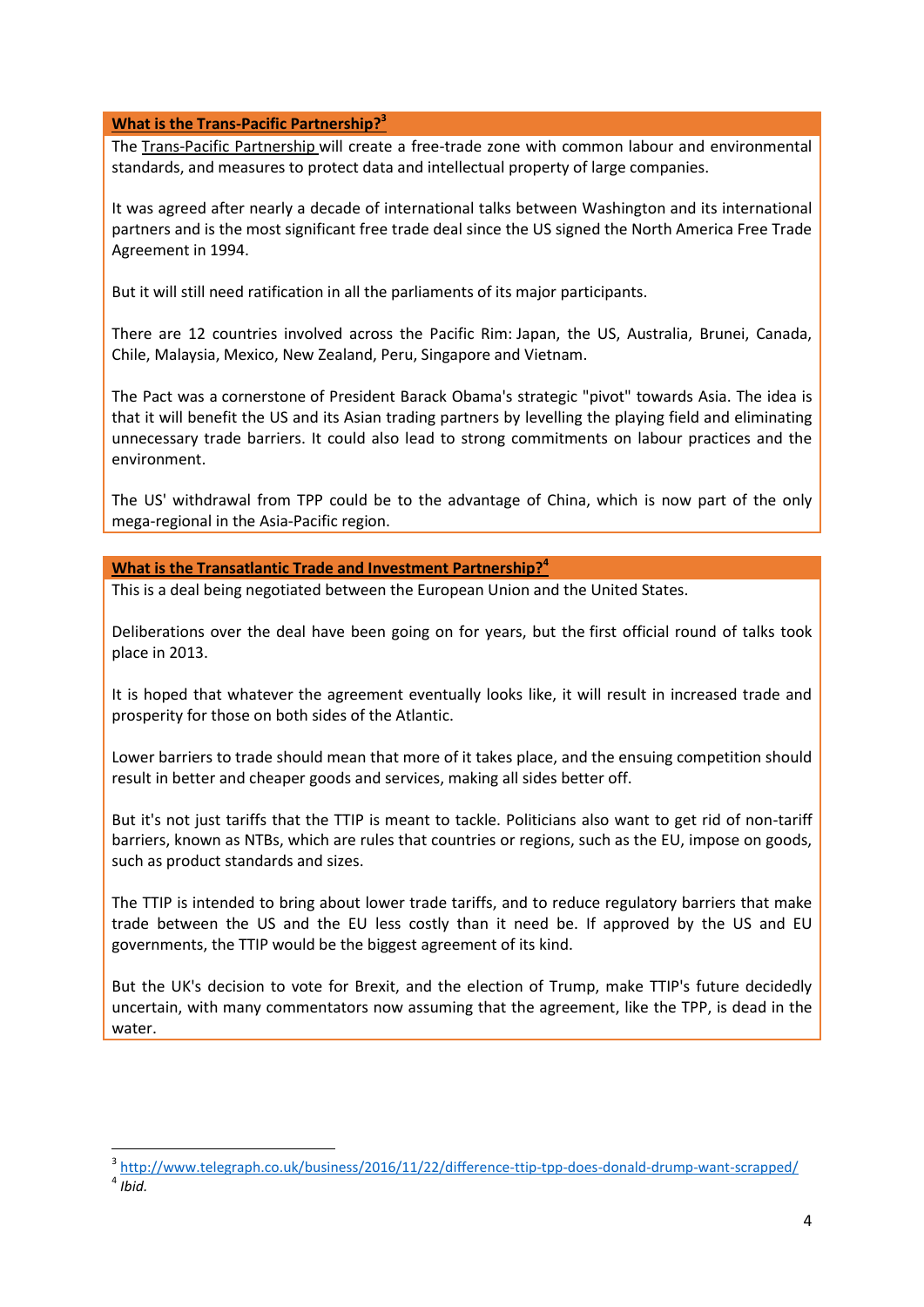## BREXIT

Sooner rather than later, the British government must finally decide what kind of trade-offs it is willing to accept when it leaves the European Union. According to a [recent](https://www.sussex.ac.uk/webteam/gateway/file.php?name=uktpo-briefing-paper-5.pdf&site=18) paper published by the UK trade policy observatory at the University of Sussex, and referred to in The Economist, the British government seems [to have four red lines](http://www.economist.com/blogs/buttonwood/2016/11/trade-offs) regarding its Brexit strategy.

It wants to "take back control" of its economy, for which it needs to stop free movement of labour; be allowed to pursue an independent trade policy; not to contribute to the EU Budget; and to break away from legal oversight by the European Court of Justice. The EU's sole red line seems to be that Britain cannot benefit from "cherry picking"—for example, benefiting from membership of the single market in terms of goods trade, but not allowing free labour movement.

To arrive at the right trade-off requires a lot of patient negotiations, which seem unlikely to be completed by March 2019 when the formal date for EU exit is supposed to materialize. As if things were not already complicated enough, the UK government may be facing a number of legal battles regarding its Brexit strategy. Thus, Brexit means a different Brexit to different people.

On 4 November the UK High Court [ruled](https://www.judiciary.gov.uk/judgments/r-miller-v-secretary-of-state-for-exiting-the-european-union/) that Parliament must give its approval before the process can begin. The court's decision seemed likely to slow  $-$  but not halt  $-$  the British withdrawal from the bloc, a step approved by [nearly 52 percent of voters](http://www.bbc.com/news/politics/eu_referendum/results) in the June referendum. Nevertheless, the court's decision was a significant blow to Prime Minister Theresa May. She had planned to begin the [legal steps](http://www.nytimes.com/2016/11/04/world/europe/what-is-article-50-brexit-uk.html) for leaving the European Union [by the end of March,](http://www.nytimes.com/2016/10/03/world/europe/brexit-talks-march-theresa-may-britain.html) and to prepare for the negotiations over Britain's exit mostly behind closed doors. If [the](http://www.nytimes.com/2016/11/04/world/europe/uk-brexit-vote-parliament.html?emc=edit_na_20161103&nlid=59885640&ref=headline&_r=1) court's ruling is upheld  $-$  the [government immediately vowed to appeal](http://www.nytimes.com/2016/11/04/world/europe/uk-brexit-vote-parliament.html?emc=edit_na_20161103&nlid=59885640&ref=headline&_r=1) — that plan would be thrown into disarray, analysts said.

Also, there is a possible a legal battle over whether the UK stays inside the EU single market after it has left the EU. Lawyers say uncertainty over the UK's [European Economic Area](http://www.europarl.europa.eu/atyourservice/en/displayFtu.html?ftuId=FTU_6.5.3.html) (EEA) membership means ministers could be stopped from taking Britain out of the EU single market. They will argue the UK will not leave the EEA automatically when it leaves the EU and [it is up to Parliament to](http://www.bbc.com/news/uk-politics-38126899)  [decide.](http://www.bbc.com/news/uk-politics-38126899) But the government said the EEA membership ends when the UK leaves the EU.

As known, the EU single market allows the tariff-free movement of goods, services, money and people within the EU. The EEA, set up in the 1990s, extends those benefits to some non-EU members like Norway, Iceland, Liechtenstein and Switzerland. Non-EU members are outside the Common Agricultural Policy and customs union, but get barrier-free trade with the single market in return for paying into some EU budgets and accepting the free movement of workers.

If the courts give Parliament the final say over the EEA membership, then MPs could vote to ensure that Britain stays in the single market until a long-term trading relationship with the EU has been agreed. But some lawyers argue that leaving the EEA would not be automatic and would happen only if Britain formally withdraws by triggering [Article 127 of the EEA agreement.](http://www.efta.int/media/documents/legal-texts/eea/the-eea-agreement/Main%20Text%20of%20the%20Agreement/EEAagreement.pdf) Summing up, the legal question is focused on whether the UK is a member of the EEA in its own right or because it is a member of the EU.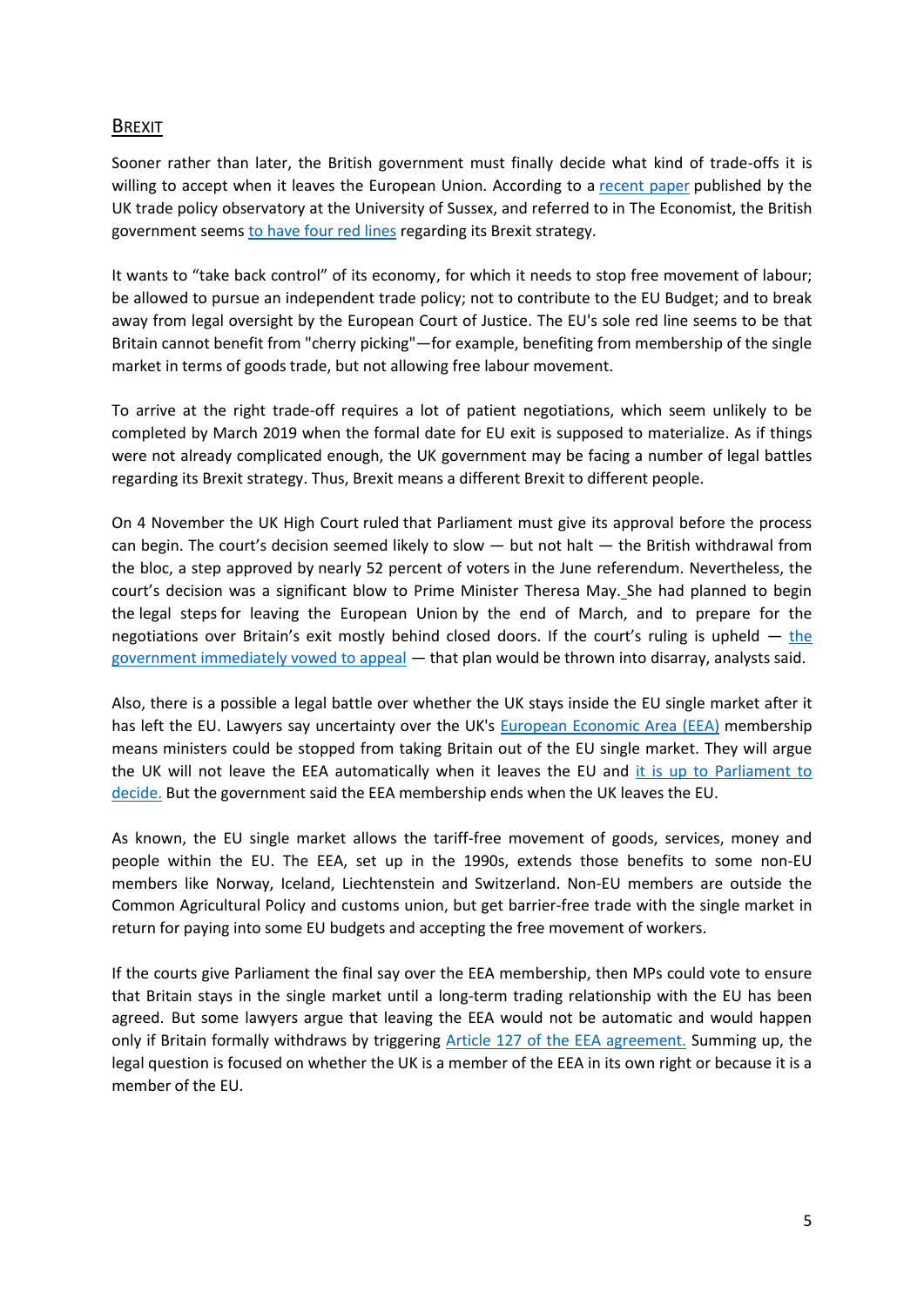#### **Article 127 of the European Economic Area Agreement**

Each Contracting Party may withdraw from this Agreement provided it gives at least twelve months' notice in writing to the other Contracting Parties.

Immediately after the notification of the intended withdrawal, the other Contracting Parties shall convene a diplomatic conference in order to envisage the necessary modifications to bring to the Agreement.

Finally, there are "many, many different ways" Britain's departure from the EU could end up before [the European Court of Justice](http://curia.europa.eu/jcms/jcms/j_6/en/), the president of the EU's highest court, Koen Lenaerts said, underlining the institution's potentially pivotal role as Brexit unfolds. In an interview with The Financial Times, Mr. Lenaerts said that issues such as the treatment of Article 50 [of the Lisbon](http://www.lisbon-treaty.org/wcm/the-lisbon-treaty/treaty-on-European-union-and-comments/title-6-final-provisions/137-article-50.html)  [Treaty,](http://www.lisbon-treaty.org/wcm/the-lisbon-treaty/treaty-on-European-union-and-comments/title-6-final-provisions/137-article-50.html) the legal path for a country to leave the EU, "can be interpreted by our court like any other provision of union law". The European Court of Justice — held up by Brexiteers as an apotheosis of EU interference — may be a decisive voice in disputes over the process, content and implementation of exit terms.

He declined to comment on the specifics of Brexit but warned that there were myriad unforeseen legal consequences of sovereign exit from the union that the EU's top court may be called on to resolve. "I can't even start intellectually beginning, imagining how and where and from which angle it might come" Mr. Lenaerts said.

On the economic front, Prime Minister Theresa May has tried to reassure businesses fearing a sudden change in rules once the UK leaves the EU. Speaking at [the Confederation of British](http://www.cbi.org.uk/news/prime-minister-theresa-may-speaks-at-the-cbi2016-annual-conference/)  Industry's [conference,](http://www.cbi.org.uk/news/prime-minister-theresa-may-speaks-at-the-cbi2016-annual-conference/) Mrs. May promised early agreement on the status of UK nationals in Europe and EU nationals in the UK. "People don't want a cliff-edge; they want to know with some certainty how things are going to go," she said.

Several business lobby groups have pushed for an interim deal to let them trade in the same way post-Brexit. Mrs May said she understood companies' concerns and was "[conscious that there will](http://www.bbc.com/news/business-38044015)  [be issues that will need to be looked at](http://www.bbc.com/news/business-38044015)."

"That will be part of the work that we do in terms of the negotiation that we are undertaking with the European Union," she added. She also pledged to provide clarity on the government's plans where possible, but said there would not be "a running commentary on every twist and turn".

On the external front, Germany's finance minister Wolfgang Schäuble has set out a tough line on EU divorce talks with Britain on issues from tax breaks to exit costs, dashing the UK government hopes Berlin would soften Europe's stance on a Britain departure from the bloc. Theresa May's government has been looking to Germany, a net exporter to the UK, to temper French demands that Britain "pay a price" for its decision to leave.

But Mr Schäuble told the Financial Times that, even after Brexit, the UK would be bound by tax rules that would restrict it from granting incentives to keep investors in the country — and would also face EU budget bills for more than a decade. Until the UK's exit is complete, Britain will certainly have to fulfil its commitments, he said. Berlin had been one of the most UK-friendly EU governments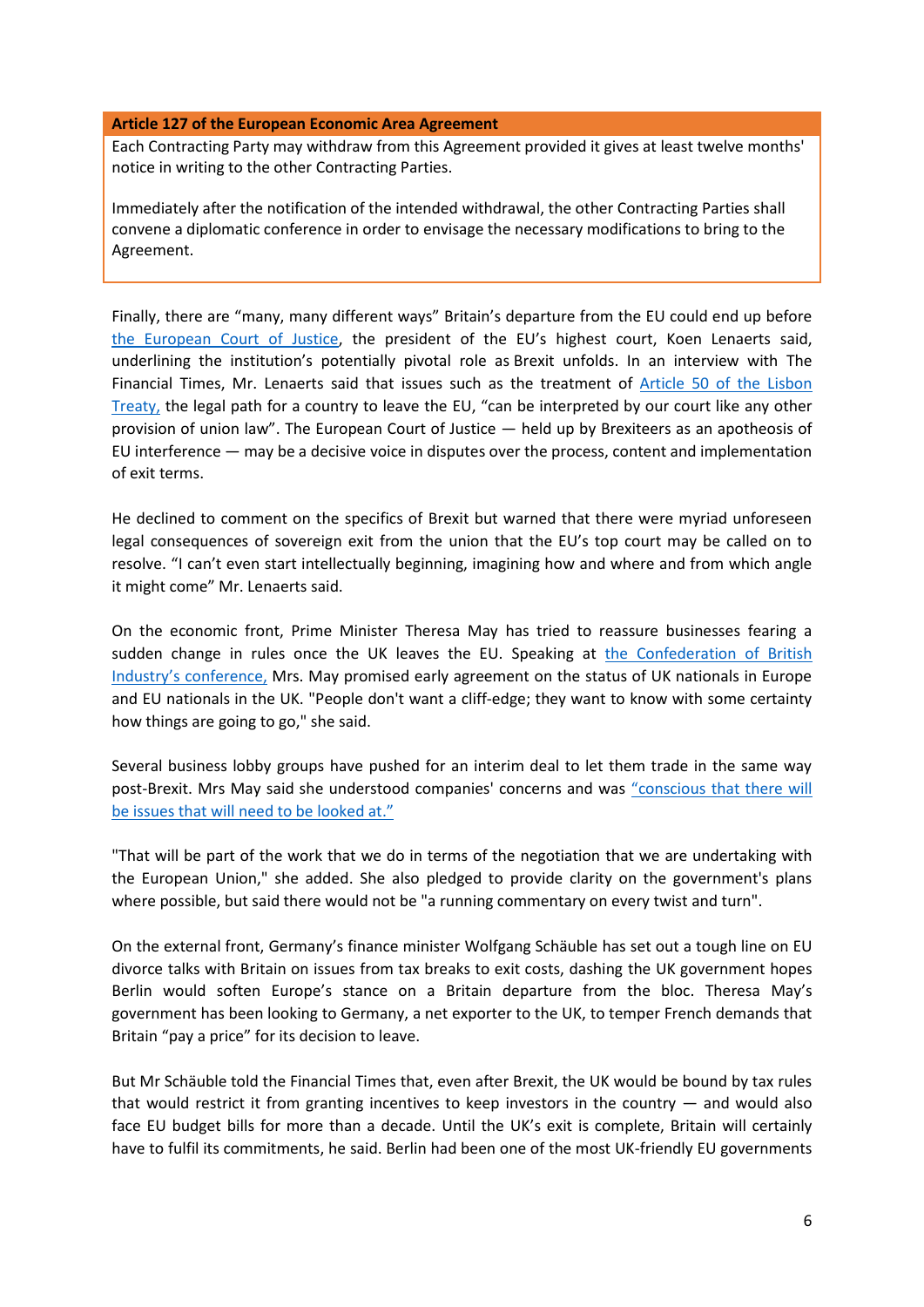in the immediate aftermath of the vote to leave the EU, with Chancellor Angela Merkel signalling Europe risked damaging ties to Britain if it drove a hard Brexit bargain.

Making India her first bilateral visit outside the European Union in early November, the UK Prime Minister Theresa May explored with Prime Minister Narendra Modi, [the](http://timesofindia.indiatimes.com/india/India-UK-to-explore-free-trade-deal-during-Theresa-Mays-trip/articleshow/55235920.cms)  [future of ties](http://timesofindia.indiatimes.com/india/India-UK-to-explore-free-trade-deal-during-Theresa-Mays-trip/articleshow/55235920.cms) between India and Britain in a post-Brexit world.

Finally, Colombian President Juan Manuel Santos, for his part, said a new agreement with the UK could be better than Colombia's current free trade deal with the EU. Interviewed by the BBC, he said there was an opportunity for [greater UK trade with emerging](http://www.bbc.com/news/uk-politics-37886179) 



*Thierry Monasse, Source – Associated Press*

[markets.](http://www.bbc.com/news/uk-politics-37886179) Mr Santos held talks with Prime Minister Theresa May during his state visit to the UK in early November. He said Colombia, Chile, Peru and Mexico - the [Pacific Alliance](https://alianzapacifico.net/en/) free trade bloc represented "a huge opportunity for British business."

He told the BBC: "What I said to Prime Minister May is, 'listen, [we are ready to simply have a free](http://www.bbc.com/news/uk-politics-37886179)  [trade agreement](http://www.bbc.com/news/uk-politics-37886179) with the UK and have the same conditions or even improved', because many times in free trade agreements with a group of countries some countries object to some issues and maybe we can even go further."

# CETA

At the beginning of the month, Canada and the European Union [signed](http://www.bloomberg.com/news/articles/2016-10-30/canada-s-trudeau-poised-to-sign-trade-pact-with-eu-after-delays) their CETA. This megaregional, free-trade agreement goes far beyond the elimination of most tariffs on goods: it breaks down non-tariff barriers, and also aims to foster trade in services and increase flows of foreign investment.

But CETA will have to go ahead in two stages. Tariff reductions and other conventional trade measures will happen "provisionally" starting in 2017, but some of its provisions will have to await ratification, which could yet take years. A regional parliament in one EU country – Wallonia, the French-speaking part of Belgium -- was able to nearly kill CETA because Europe had deemed the pact to be a so-called mixed agreement, as opposed to an ordinary trade deal.

EU trade deals do not require parliamentary ratification; mixed agreements do. This would not bode well if the EU wants to reach more CETA-like deals, as securing agreement in all the EU's national (and some of its regional) parliaments will never be easy, and the fact that CETA almost failed is especially telling, as Canada's attitude toward regulating business and investment is not that different from Europe's. If TTIP negotiations are ever completed, and subsequently put to EU parliaments, opposition will likely be stronger, fuelled by antipathy to American-style capitalism.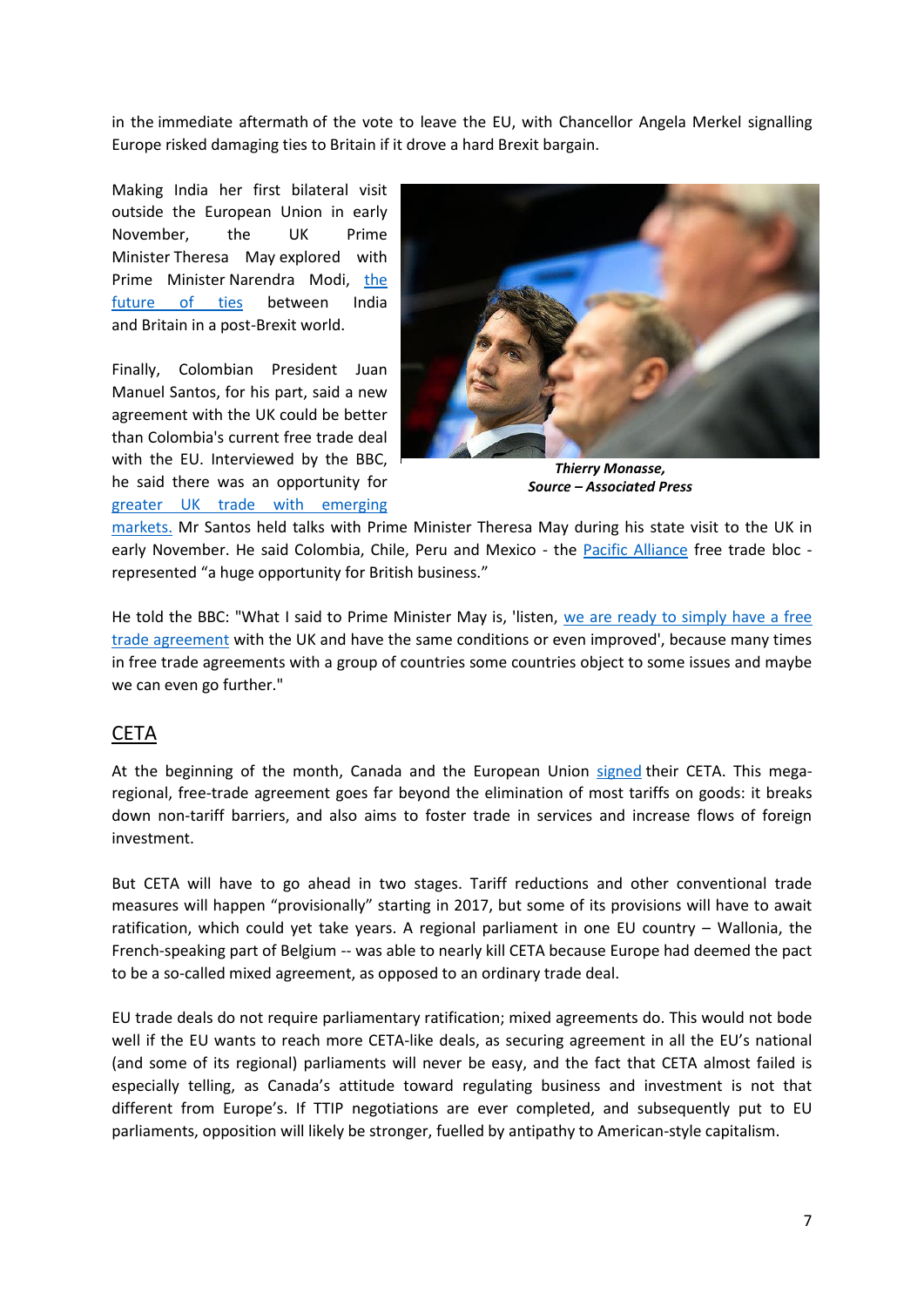As indicated in an analysis by The New York Times, CETA´s near-death underscores the degree to which trade, and globalization in general, once trumpeted as a force for progress, have come to be seen as a vehicle for destroying jobs, making the rich richer and undermining national sovereignty. The backlash has been evident in the American presidential campaign, in the British vote to leave the European Union and i[n the populist parties sprouting across Europe.](http://www.nytimes.com/2016/11/01/opinion/surprise-a-trade-deal-wins-approval.html?_r=0)

And, indeed, the concerns raised by Wallonia – that CETA would undermine local standards on labour, the environment, and consumer protection, as well [as allowing multinational companies](http://www.csmonitor.com/World/2016/1031/EU-Canada-sign-landmark-trade-deal) to override smaller organizations and influence public policy – are not unique to that small corner of Belgium.

In reality, on both sides of the Atlantic, many of the people who are most upset about the new free trade deal between Canada and the European Union are dairy farmers. But they have opposite worries. The deal was nearly derailed by enraged farmers in the Wallonia region of Belgium because of how much they had been struggling. In Canada, by contrast, farmers are anxious because they have been doing so well. The way the country's "supply management" system works now, Canadian dairy farms are almost guaranteed to prosper. Milk production is controlled by quotas, marketing boards keep prices high and stable, and import duties of up to 300 percent largely shut out competition from abroad.

# RCEP

Negotiations for the 16-country RCEP are increasingly making progress towards crafting a future trade and investment deal, officials say, though whether talks will be concluded this year as previously envisioned is less clear.

The proposed RCEP agreement, for which negotiations commenced in 2012, includes 16 economies in the Asia-Pacific, comprising almost half of the global population and a third of the world's GDP. The scope of the free trade agreement covers goods, services, and investment, as well as competition, intellectual property rights, and dispute settlement.

The most recent RCEP [negotiating round,](http://www.mofa.go.jp/press/release/press4e_001302.html) held in Tianjin, China, from 17-21 October, focused on delineating market access on trade in goods, services, and investment, as well as on rules of origin, intellectual property, competition, and e-commerce. The chapter on economic and technical cooperation was concluded, which ministers said was a promising development that could inject additional momentum for talks and help address development gaps among RCEP members.

The RCEP's progress and prospects were also informally discussed at the [Asia-Pacific Economic](http://www.apec.org/About-Us/About-APEC/Mission-Statement.aspx)  [Cooperation \(APEC\)](http://www.apec.org/About-Us/About-APEC/Mission-Statement.aspx) meeting held on 20 November in Lima, Perú, [which brought together heads of](http://www.ictsd.org/bridges-news/bridges/news/rcep-participating-countries-call-for-swift-conclusion-of-negotiations)  [government](http://www.ictsd.org/bridges-news/bridges/news/rcep-participating-countries-call-for-swift-conclusion-of-negotiations) from 21 countries in the Asia-Pacific region, including Australia, Canada, Chile, China, Japan, Mexico, Russia, South Korea, and the United States.

## THE US, THE EU AND AFRICAN TRADE

President-elect Donald Trump made scant mention of Africa during his campaign, thus any efforts to discern his Africa policy at this stage are speculative at best. However, there is a general consensus that because other, more pressing priorities are likely to get in the way, the new President will be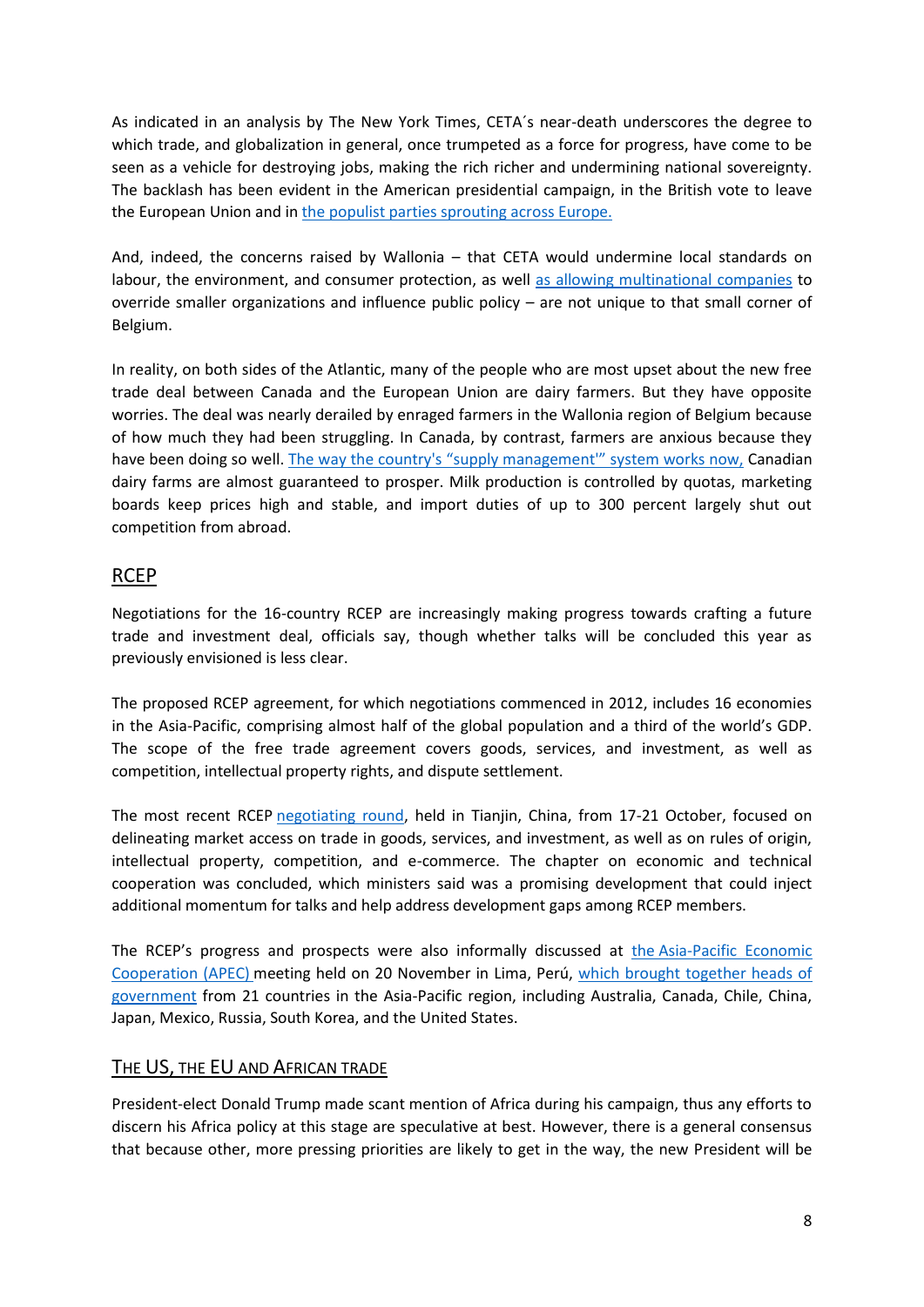restrained from implementing radical changes to US-Africa policy. A more aggressive stance may be adopted should trade deals hit American jobs – which they currently do not.

"If you're looking at the broader picture of trade, I don't think the Trump administration will be terribly antagonistic towards Africa," says Frank Samolis, who sits on [the](http://www.usafricachamber.org/) Board of Directors of the [US-Africa Chamber of Commerce.](http://www.usafricachamber.org/) "Trade with Africa is not a case of displacing US jobs. It's a case of promoting [US interest and developing stronger commercial ties."](http://www.gtreview.com/news/africa/trump-and-africa-reciprocity-will-be-key/)

He suggests that the way in which it can do so is by making improvements to [the Africa Growth and](http://trade.gov/agoa/)  [Opportunity Act \(AGOA\),](http://trade.gov/agoa/) a 16-year-old preferential trade agreement that provides duty-free market access to the US for qualifying Sub-Saharan African countries.

The United States does \$37 billion worth of [goods trade](https://ustr.gov/countries-regions/africa) with Africa, mainly through AGOA. The agreement, [renewed last year](https://agoa.info/news/article/5865-agoa-decoding-for-a-successful-2025-closure.html) through 2025, allows for duty-free access for around 4,600 products from 38 Sub-Saharan countries. Under the AGOA, the President decides which countries receive duty-free and quota-free access to the United States — a decision bound to worry African leaders concerned by Trump's pledge to scrape any deal that hurts American manufacturers.

But since most [African exports to the US](http://qz.com/832721/election-2016-trumps-commitment-to-reverse-the-transpacific-partnership-tpp-could-also-be-a-silver-lining-for-african-trade/) are either natural resources or low-value goods, "lobby groups rarely argue that the AGOA has hit American jobs," says Ben Payton, head of Africa research at global risk consultancy[, Verisk Maplecroft.](https://maplecroft.com/) "When such pressure does arise, the new US president would be likely to take an aggressive stance on the legislation."

Peter Draper, a well-known African analyst is less optimistic. As the Brexit vote showed, and as the rise of populism in Western Europe affirms, the politics of the old industrial west have now shifted decisively in the wake of the global financial crisis.

These are sobering days for the world, and particularly for the fortunes of the global trade and investment system. Why? Consider the key contours of [a potential Trump trade agenda,](http://www.tutwaconsulting.com/implications-of-a-trump-presidency-trade-and-south-africa/) and the powers he will shortly exercise should he seek to deliver fully on his promises. Draper quotes two pieces.

In the first[, Deborah Elms dissects the Trump economic plan,](http://www.asiantradecentre.org/search?q=Trump) in which trade features centrally. At the heart of the Trump ideology is a mercantilist view of the world, in which the US trade deficit is caused by 'cheating' trading partners, from which it follows logically that the US, being the most powerful nation on earth, must use trade instruments to correct the perceived imbalances.

Would President Trump have the legal authority to implement such policies? [Gary Hufbauer of PIIE](https://piie.com/blogs/trade-investment-policy-watch/trump-trade-few-cautions)  [argues that he does,](https://piie.com/blogs/trade-investment-policy-watch/trump-trade-few-cautions) and that the full extent of his powers is actually far greater, and potentially far more damaging, than most people realise. President Trump could draw from at least 6 statutes on the US legislative books, one dating back to 1917, [without recourse to Congress,](https://piie.com/system/files/documents/piieb16-6.pdf) and likely with little push back from the US judicial system. Business groups are bound to challenge these trade policies but, if President Trump sticks to them, seemingly to little avail.